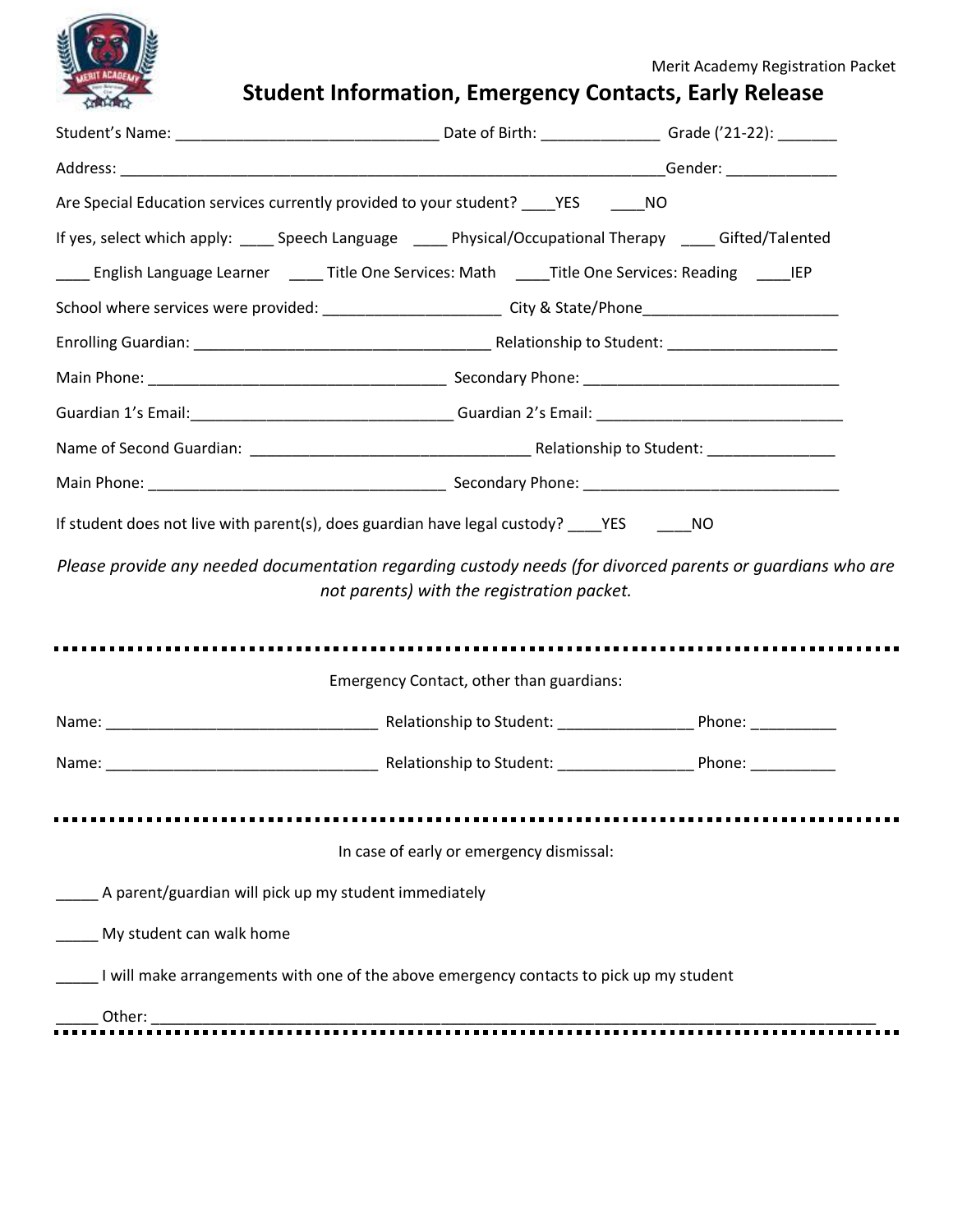

Name of child: \_\_\_\_\_\_\_\_\_\_\_\_\_\_\_\_\_\_\_\_\_\_\_\_\_\_\_\_\_\_\_\_\_\_\_\_\_\_\_\_\_\_\_\_\_ Grade ('21-22): \_\_\_\_\_\_\_\_\_\_\_\_ Age:\_\_\_\_\_\_\_\_\_\_\_

### **Home Language Questionnaire**

Our school needs to know the language(s) spoken and heard at home by each child. This information is needed in order for us to provide the best instruction possible for all students. Please answer the following questions and have your child return this form to his/her teacher. Thank you for your help.

1. Which language did you child first learn to speak?

2. What language does your child use most often at home?

3. What language do you most often use to speak to your child?

Parent/Guardian Signature: **Example 2018** 

\*\*\*\*\*\*\*\*\*\*\*\*\*\*\*\*\*\*\*\*\*\*\*\*\*\*\*\*\*\*\*\*\*\*\*\*\*\*\*\*\*\*\*\*\*\*\*\*\*\*\*\*\*\*\*\*\*\*\*\*\*\*\*\*\*\*\*\*\*\*\*\*\*\*\*\*\*\*\*\*\*\*\*\*\*\*\*\*\*\*

### **Student Residency Questionnaire**

This questionnaire is intended to address the McKinney-Vento Act. Your answers will help the district determine if additional services, resources, or community outreach are available for your students.

If the any of the following options apply to your student, please complete the form below. If none of the options apply, please select "Do Not Apply".

The options below Do Not Apply

Presently, where is the student living:

\_\_\_\_\_ With friends or family members due to the loss of housing or financial hardship

\_\_\_\_\_ In a motel, car, or campsite

\_\_\_\_\_ In an Emergency Shelter

**Example 20** Student is not living with a parent or legal guardian

\_\_\_\_\_ Other? Please explain: \_\_\_\_\_\_\_\_\_\_\_\_\_\_\_\_\_\_\_\_\_\_\_\_\_\_\_\_\_\_\_\_\_\_\_\_\_\_\_\_\_\_\_\_\_\_\_\_\_\_\_\_\_\_\_\_\_\_\_\_\_\_\_\_\_

Parent/Guardian Signature: \_\_\_\_\_\_\_\_\_\_\_\_\_\_\_\_\_\_\_\_\_\_\_\_\_\_\_\_\_\_\_\_\_\_\_\_\_\_\_\_\_\_\_\_\_\_\_ Date: \_\_\_\_\_\_\_\_\_\_\_\_\_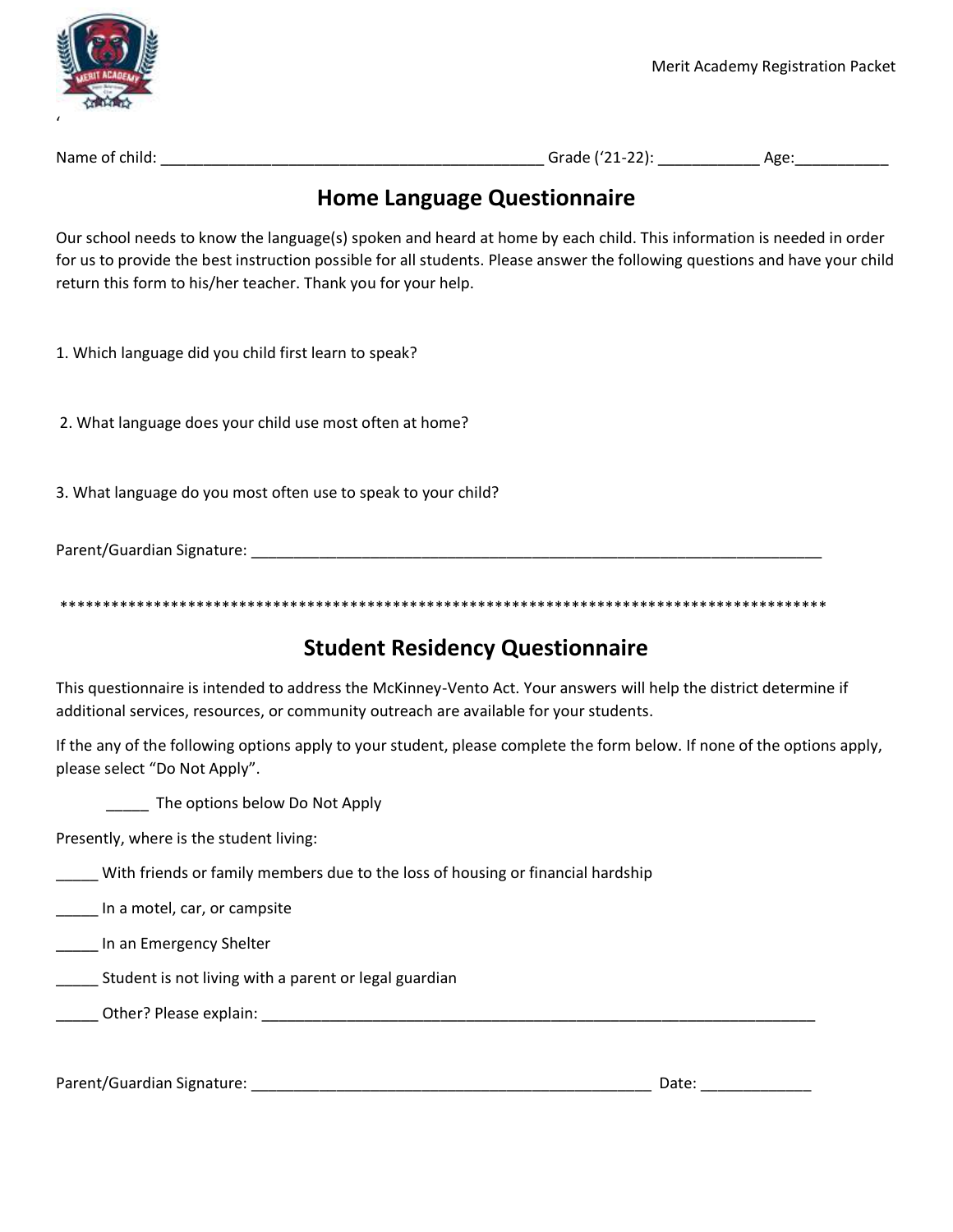



## **Student Health Information**

| Name                                                   |                                                                                                               |                                                                                                                                 |
|--------------------------------------------------------|---------------------------------------------------------------------------------------------------------------|---------------------------------------------------------------------------------------------------------------------------------|
|                                                        | Does your child have any of the following health problems? If yes, please circle and comment below:           |                                                                                                                                 |
| Autism Autoimmune problems                             | ADD/ADHD                                                                                                      | Asthma                                                                                                                          |
| <b>Blood disease</b>                                   | Bone/Joint                                                                                                    | Bowel/Bladder                                                                                                                   |
| Cancer                                                 | <b>Diabetes</b>                                                                                               | <b>Eating Disorder</b>                                                                                                          |
| <b>Emotional Concerns</b>                              | Genetic/Congenital                                                                                            | <b>Special Glasses/Contacts</b>                                                                                                 |
| Hay Fever                                              | Head Injury/Concussion                                                                                        | <b>Hearing Impaired</b>                                                                                                         |
| <b>Heart Condition</b>                                 | <b>Migraines</b>                                                                                              | Seizures                                                                                                                        |
| Sleep Disorder                                         | Stomach                                                                                                       | <b>Vision Concerns</b>                                                                                                          |
|                                                        |                                                                                                               |                                                                                                                                 |
|                                                        |                                                                                                               |                                                                                                                                 |
|                                                        |                                                                                                               |                                                                                                                                 |
|                                                        | Does your child have any significant allergies that school personnel should know about? Yes / No              |                                                                                                                                 |
|                                                        |                                                                                                               |                                                                                                                                 |
|                                                        |                                                                                                               |                                                                                                                                 |
| Medications: Does your child take medication? Yes / No |                                                                                                               |                                                                                                                                 |
|                                                        |                                                                                                               |                                                                                                                                 |
|                                                        |                                                                                                               |                                                                                                                                 |
|                                                        |                                                                                                               |                                                                                                                                 |
|                                                        | * *requires completion of medication form by parent and physician for ALL medications given at school         |                                                                                                                                 |
|                                                        |                                                                                                               | Activity Restrictions: Has your child's doctor placed any current restrictions on your child's physical activities? Yes / No If |
| physical activity                                      | * *please provide written documentation from your physician regarding any limits/restrictions on your child's |                                                                                                                                 |
|                                                        |                                                                                                               |                                                                                                                                 |
|                                                        |                                                                                                               |                                                                                                                                 |
|                                                        | Health Insurance: Circle One: Medicaid CHP+ None Private Insurance                                            |                                                                                                                                 |
|                                                        |                                                                                                               |                                                                                                                                 |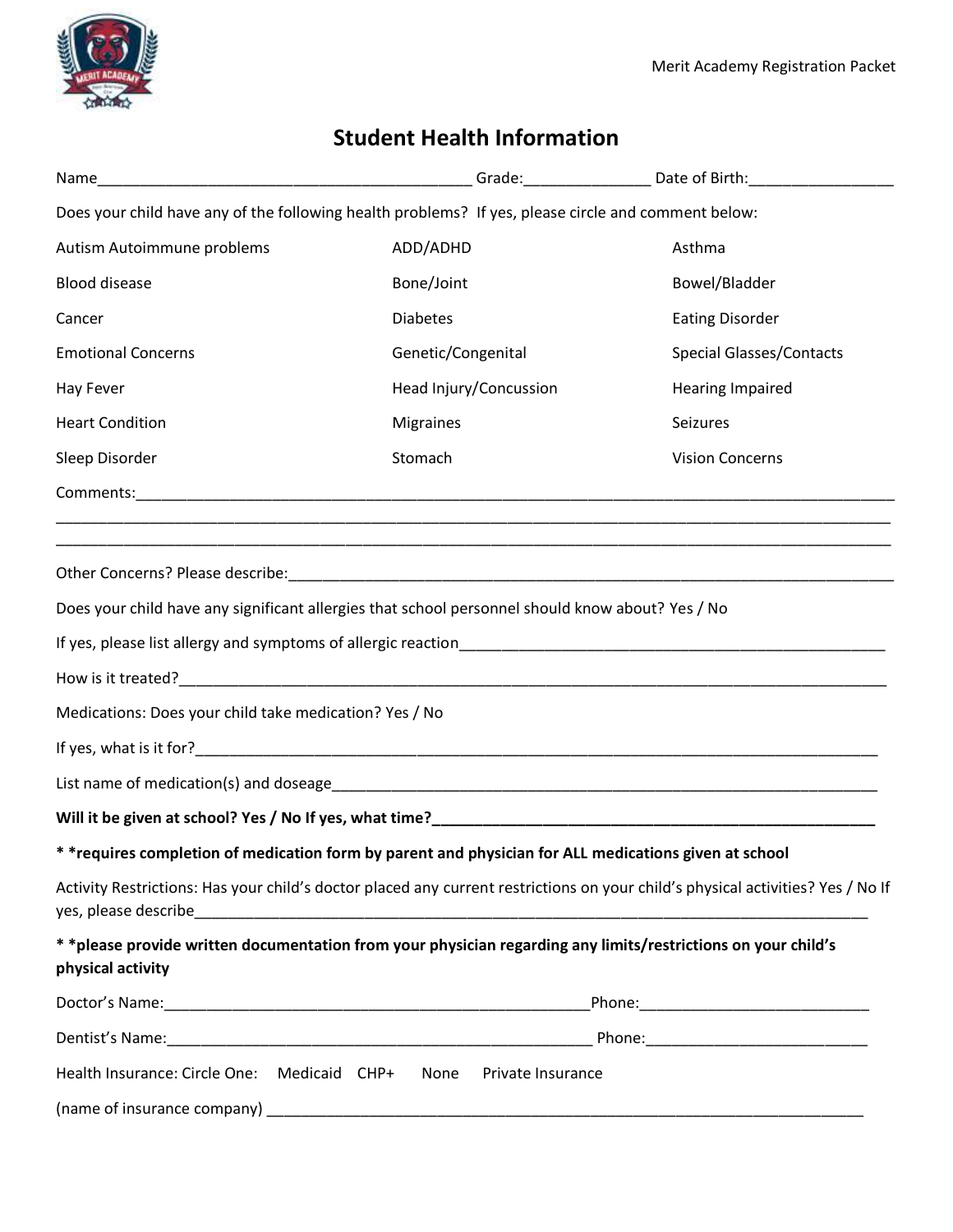

#### Consent for Medicaid Billing:

I give consent to and authorize Merit Academy to release to Colorado Health Care Policy and Financing (HCPF) information related to Medicaid eligible services the District provides to the student identified above, as necessary, to apply for and recover partial Medicaid reimbursement. If at any time you would like to revoke this permission, please contact the school district Medicaid Office at 719-520-2251.

| Parent/Guardian Signature: |  |
|----------------------------|--|
|----------------------------|--|

Emergency Care Permit:

When a child suffers any injury or illness while in school, an immediate and continuing effort will be made to contact the parents. In case of serious injury or illness, first aid will be rendered in accordance with local school policies.

If ambulance service is necessary, parents must assume financial responsibility. If I cannot be reached by telephone in the event of an emergency involving \_\_\_\_\_\_\_\_\_\_\_\_\_\_\_\_\_\_\_\_\_\_\_\_\_\_\_\_\_\_\_\_\_\_\_\_\_\_ (Child's Name)

Please send my child to \_\_\_\_\_\_\_\_\_\_\_\_\_\_\_\_\_\_\_\_\_\_\_\_\_\_\_\_\_\_\_\_\_ (doctor) for any available medical service.

(Hospital Preferred) \_\_\_\_\_\_\_\_\_\_\_\_\_\_\_\_\_\_\_\_\_\_\_\_\_\_\_\_\_\_\_\_\_\_\_\_\_\_\_\_\_\_\_\_\_\_\_\_\_\_\_\_\_\_\_\_\_\_\_\_\_\_\_\_\_\_\_\_\_\_\_\_\_

| Parent/Guardian Signature: |  |
|----------------------------|--|
|----------------------------|--|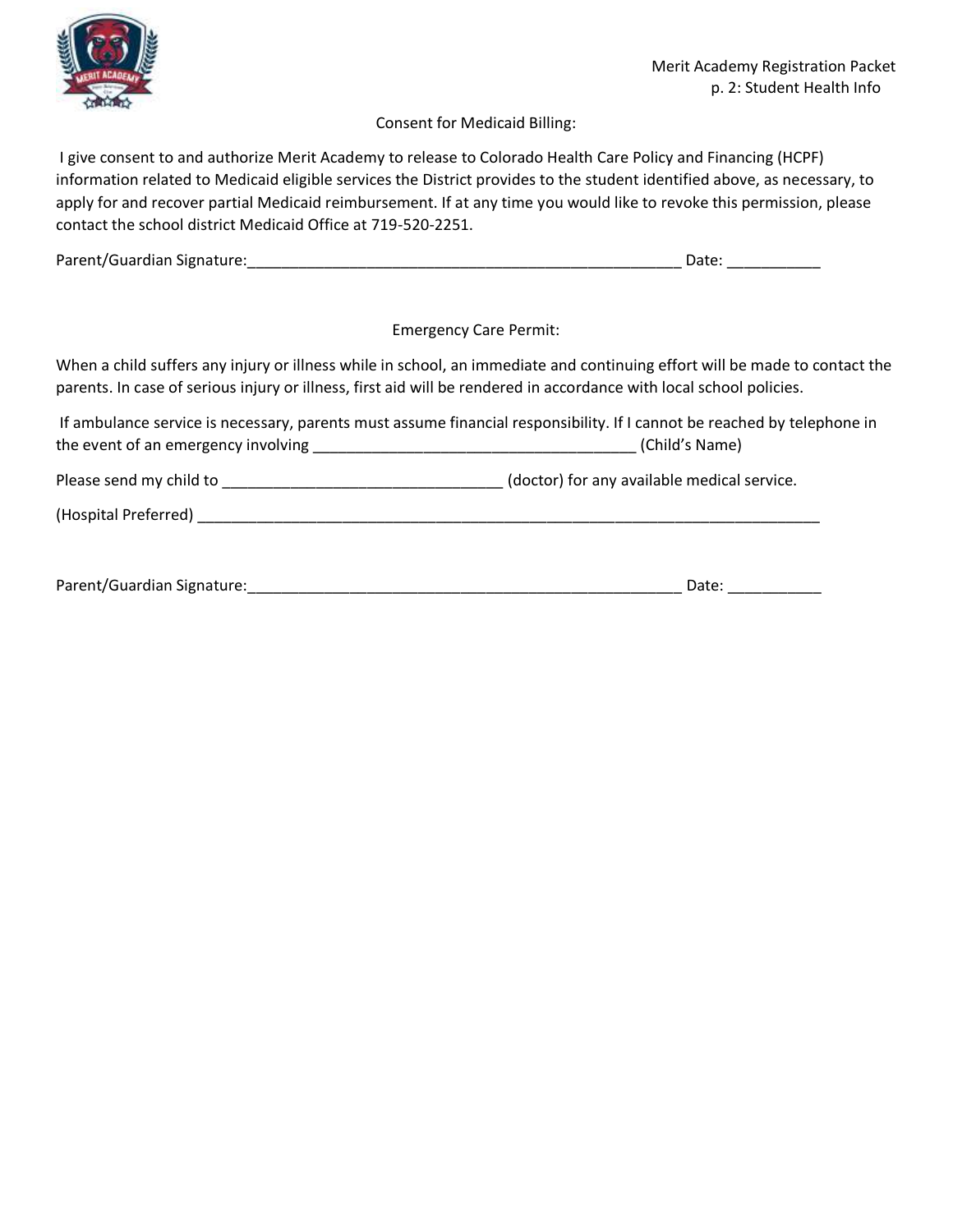

## **PHYSICIAN'S AUTHORIZATION FOR THE ADMINISTRATION OF MEDICATION BY SCHOOL PERSONNEL**

Parents are encouraged to administer medication to their children outside of school hours if at all possible. Only medications which are required to enable a student to stay in school may be given at school.

If necessary, medications (prescription, over the counter, homeopathic and herbal) can be given at school under the following conditions:

\* All medications must be ordered by healthcare providers with prescriptive authority.

- \* All medication forms must be renewed each school year.
- \* Written permission by parent and physician in all cases.

\* Medications must be in the original, properly labeled container. Medications sent in baggies or unlabeled containers will not be given.

\* All medications must be kept in the health room, except for students whose doctors require them to carry medications on their person as per school policy (inhalers).

\* Health care plan must accompany this form as per school policy.

#### **The information/form below must be completed and signed by the physician**.

In addition, the medication bottle must match the prescription as written below.

|            |                                                                    | MEDICATION:__________________________________DOSAGE:___________________________TIME TO BE GIVEN: ___________________                                                                                                                                                                                                                                                                                           |  |
|------------|--------------------------------------------------------------------|----------------------------------------------------------------------------------------------------------------------------------------------------------------------------------------------------------------------------------------------------------------------------------------------------------------------------------------------------------------------------------------------------------------|--|
|            |                                                                    |                                                                                                                                                                                                                                                                                                                                                                                                                |  |
|            |                                                                    | inhalers, minimum time frequency, frequency between sets of inhalation): [14] The manner and the set of inhalation):                                                                                                                                                                                                                                                                                           |  |
|            |                                                                    | If medication is an inhaler, is the student given permission to carry on his/her person?                                                                                                                                                                                                                                                                                                                       |  |
|            | Physician's Initials: YES______ NO_______ (Physician MUST Initial) |                                                                                                                                                                                                                                                                                                                                                                                                                |  |
|            |                                                                    |                                                                                                                                                                                                                                                                                                                                                                                                                |  |
|            |                                                                    |                                                                                                                                                                                                                                                                                                                                                                                                                |  |
|            |                                                                    | PARENT / LEGAL GUARDIAN, To be completed by the student's parent or legal guardian:                                                                                                                                                                                                                                                                                                                            |  |
|            |                                                                    |                                                                                                                                                                                                                                                                                                                                                                                                                |  |
|            |                                                                    |                                                                                                                                                                                                                                                                                                                                                                                                                |  |
| container. |                                                                    | identified above be administered to my student by school personnel as prescribed by her/his physician in the manners<br>specified above. I understand that it is my responsibility to furnish the medication to the school in a properly labeled                                                                                                                                                               |  |
|            |                                                                    | $\mathbf{C} = \mathbf{C} \cdot \mathbf{C} \cdot \mathbf{C} \cdot \mathbf{C} \cdot \mathbf{C}$ and $\mathbf{C} = \mathbf{C} \cdot \mathbf{C}$ and $\mathbf{C} = \mathbf{C} \cdot \mathbf{C} \cdot \mathbf{C}$ and $\mathbf{C} = \mathbf{C} \cdot \mathbf{C} \cdot \mathbf{C}$ and $\mathbf{C} = \mathbf{C} \cdot \mathbf{C} \cdot \mathbf{C}$ and $\mathbf{C} = \mathbf{C} \cdot \mathbf{C} \cdot \mathbf{C}$ a |  |

RELEASE FROM LIABIITY: Further, I , for myself and my heirs, survivors, agents, child, immediate family and personal representatives, hereby fully release and forever discharge Merit Academy, its directors, officers, employees, agents, representatives, attorneys, authorizer, and successors and assigns, from any and all demands, claims, obligations, actions, liabilities, or damages of any kind or nature whatsoever, in law or in equity, whether known or unknown, suspected, now or hereafter arising, which related in any way to the administration of the medication provided by me.

Parent/Guardian Signature:\_\_\_\_\_\_\_\_\_\_\_\_\_\_\_\_\_\_\_\_\_\_\_\_\_\_\_\_\_\_\_\_\_\_\_\_\_\_\_\_\_\_\_\_\_\_\_\_\_\_\_ Date: \_\_\_\_\_\_\_\_\_\_\_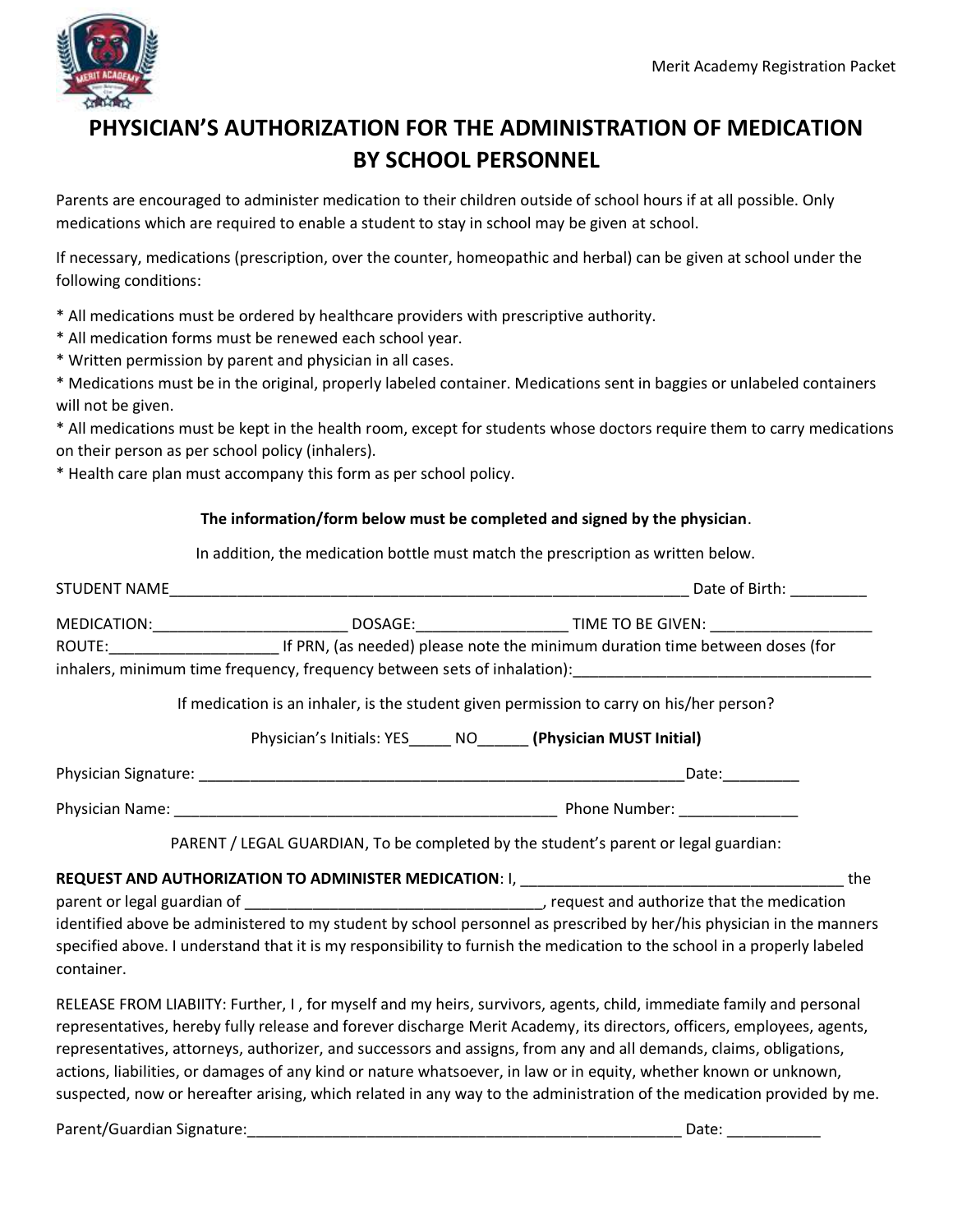

### **Proof of Insurance**

*Please complete only one form per family, if all students are covered by same insurance company. If a child/student is covered by a different insurance company, please complete a form for that child and insurance company.*

Merit Academy does not provide insurance coverage while attending school or participating in school sponsored extracurricular activities. We request the following form be completed by parents/guardians for all students.

|                                                                      | (Child 1)                                                                   |
|----------------------------------------------------------------------|-----------------------------------------------------------------------------|
|                                                                      | (Child 2)                                                                   |
|                                                                      | (Child 3)                                                                   |
|                                                                      | $\Box$ (Child 4)                                                            |
|                                                                      | (Child 5)                                                                   |
| has adequate health, accident, and hospital insurance coverage with: |                                                                             |
|                                                                      |                                                                             |
|                                                                      |                                                                             |
|                                                                      |                                                                             |
|                                                                      | (Student) has permission to participate in school-sponsored activities with |

the understanding that the school, staff, or district will not be held responsible in any manner for the payment of any charges incurred as a result of participating in the activity.

THE SCHOOL WILL NOT BE HELD RESPONSIBLE IN ANY MANNER FOR INJURY PAYMENT OR PROCEDURES IN MAKING CLAIMS.

Parent/Guardian Signature: \_\_\_\_\_\_\_\_\_\_\_\_\_\_\_\_\_\_\_\_\_\_\_\_\_\_\_\_\_\_\_\_\_\_\_\_\_\_\_\_\_\_\_ Date: \_\_\_\_\_\_\_\_\_\_\_\_\_\_\_\_\_\_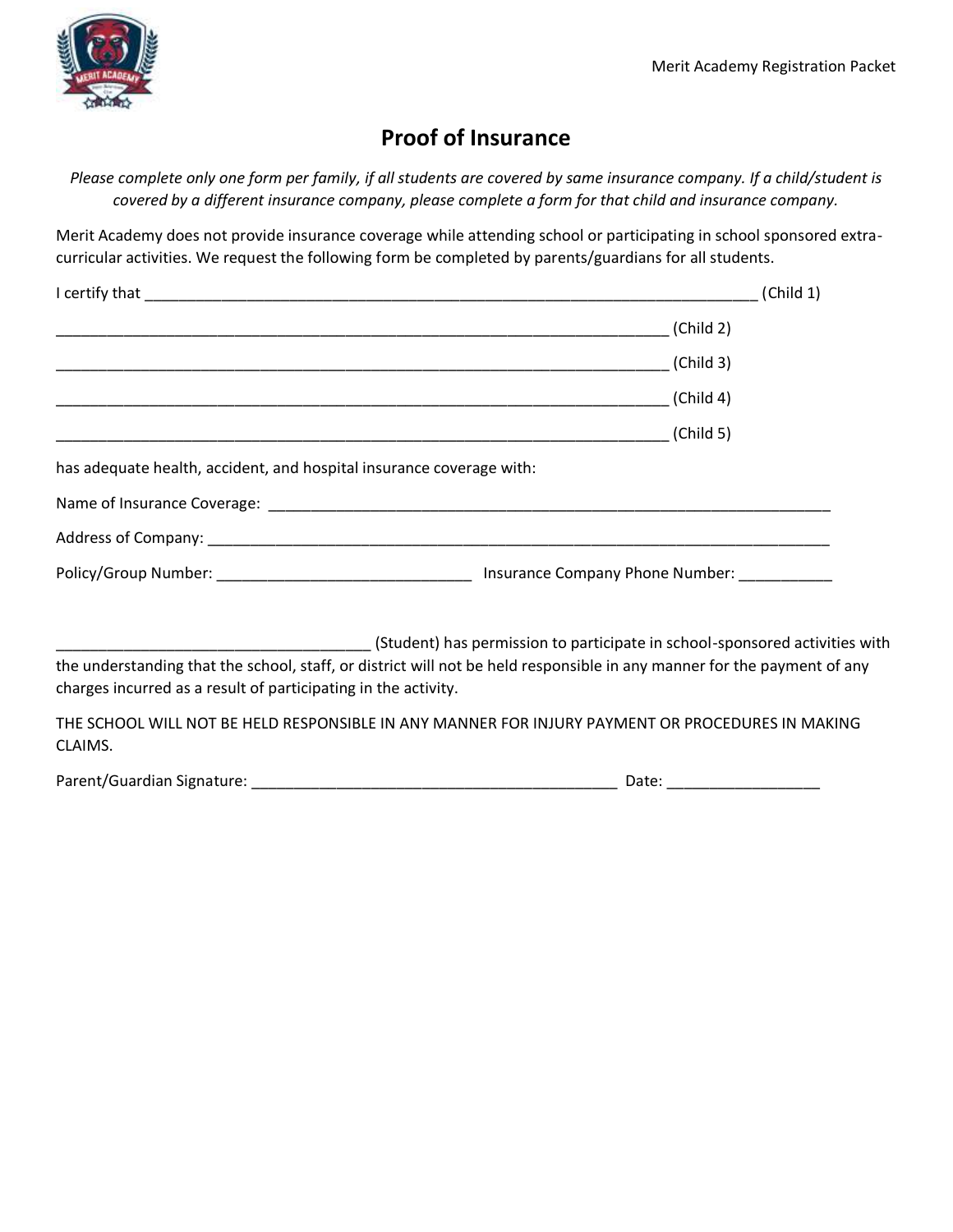

### **Release Authorization Form**

*Please complete one form per family if release authorization is the same for all children.*

| Grade: $\frac{1}{\sqrt{1-\frac{1}{2}}}\frac{1}{\sqrt{1-\frac{1}{2}}}\frac{1}{\sqrt{1-\frac{1}{2}}}\frac{1}{\sqrt{1-\frac{1}{2}}}\frac{1}{\sqrt{1-\frac{1}{2}}}\frac{1}{\sqrt{1-\frac{1}{2}}}\frac{1}{\sqrt{1-\frac{1}{2}}}\frac{1}{\sqrt{1-\frac{1}{2}}}\frac{1}{\sqrt{1-\frac{1}{2}}}\frac{1}{\sqrt{1-\frac{1}{2}}}\frac{1}{\sqrt{1-\frac{1}{2}}}\frac{1}{\sqrt{1-\frac{1}{2}}}\frac{1}{\sqrt{1-\frac{1}{2}}}\frac{1}{$ |
|--------------------------------------------------------------------------------------------------------------------------------------------------------------------------------------------------------------------------------------------------------------------------------------------------------------------------------------------------------------------------------------------------------------------------|
| Grade: ______________________                                                                                                                                                                                                                                                                                                                                                                                            |
| Grade: ______________________                                                                                                                                                                                                                                                                                                                                                                                            |
|                                                                                                                                                                                                                                                                                                                                                                                                                          |
| Grade: <u>contract of the set of the set of the set of the set of the set of the set of the set of the set of the set of the set of the set of the set of the set of the set of the set of the set of the set of the set of the </u>                                                                                                                                                                                     |

Please read carefully and circle either YES or NO below. By signing below, you are affirming your understand of the information stated therein. If an item is not circled, it will be considered NO.

#### **BOOK RELEASE**

YES NO I give permission for my student to check out library or classroom books. I understand I am responsible and will be charged for damaged or lost books.

#### **FIELD TRIP RELEASE**

YES NO My child has permission to attend all field trips sponsored by Merit Academy during the school year. I will be notified before each field trip and may revoke this permission at any time by submitting a written request.

#### **PHOTO RELEASE**

YES NO I give permission for my child's picture to be used in school publications (yearbook, newspapers, etc.)

#### **INTERNET USE**

YES NO As the parent/guardian of this student, I have read the Terms and Conditions for internet, email, and website access. I understand that this access is designed for educational purposes and the district in compliance with CIPA. I will not hold Merit Academy responsible for materials acquired on the system or internet. I hereby give permission for my child to access internet at school and certify that the information on this form is correct.

#### **ACKNOWLEDGMENT**

YES NO I understand the Merit Academy Parent/Student Handbook is on the school's website. I acknowledge my obligation to read, understand, and agree with the content therein.

Parent Signature: \_\_\_\_\_\_\_\_\_\_\_\_\_\_\_\_\_\_\_\_\_\_\_\_\_\_\_\_\_\_\_\_\_\_\_\_\_\_\_\_\_\_\_\_\_\_\_\_\_\_\_\_ Date: \_\_\_\_\_\_\_\_\_\_\_\_\_\_\_\_\_\_\_\_\_\_\_\_\_\_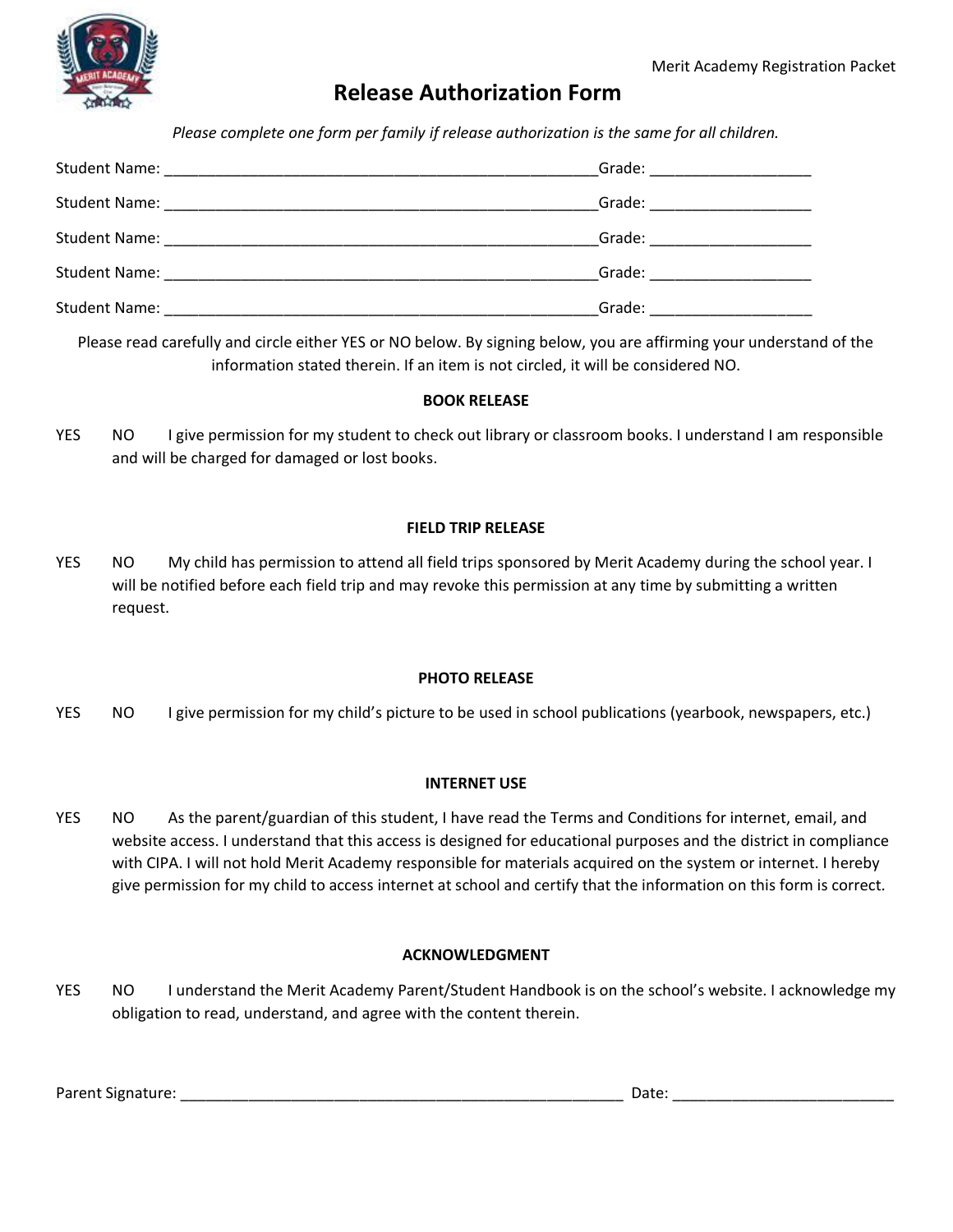

## **PUBLISH PHOTO/PROJECT FORM**

*Please complete only one form per family if release authorization is the same for all children.*

To publish student pictures, name, and projects on Merit Academy's website between August 1, 2021-August 31 2022

| <b>Student Name:</b> | Grade: The Commission of the Commission of the Commission of the Commission of the Commission of the Commission |
|----------------------|-----------------------------------------------------------------------------------------------------------------|

Please read carefully and circle either YES or NO for all items below:

I understand that Merit Academy's website is designed for educational purposes and to inform the public about Merit Academy. I also understand that the information on the website can be viewed by anyone with access to the internet. To my knowledge, the projects and pictures shared on the site are free from copyright or trademark issues. Posting of photos and projects will adhere to ethical and legal guidelines and policies.

I hereby give permission to:

| Parent Signature:<br>Date:                                                                 |            |    |
|--------------------------------------------------------------------------------------------|------------|----|
| Publish my child's first name and last initial with the picture or project on the internet | YES        | ΝO |
| Publish photos of my child involved in Merit Academy activity on the internet              | <b>YES</b> | ΝO |
| Publish pictures of my child's project (or parts of it) on the internet                    | <b>YES</b> | ΝO |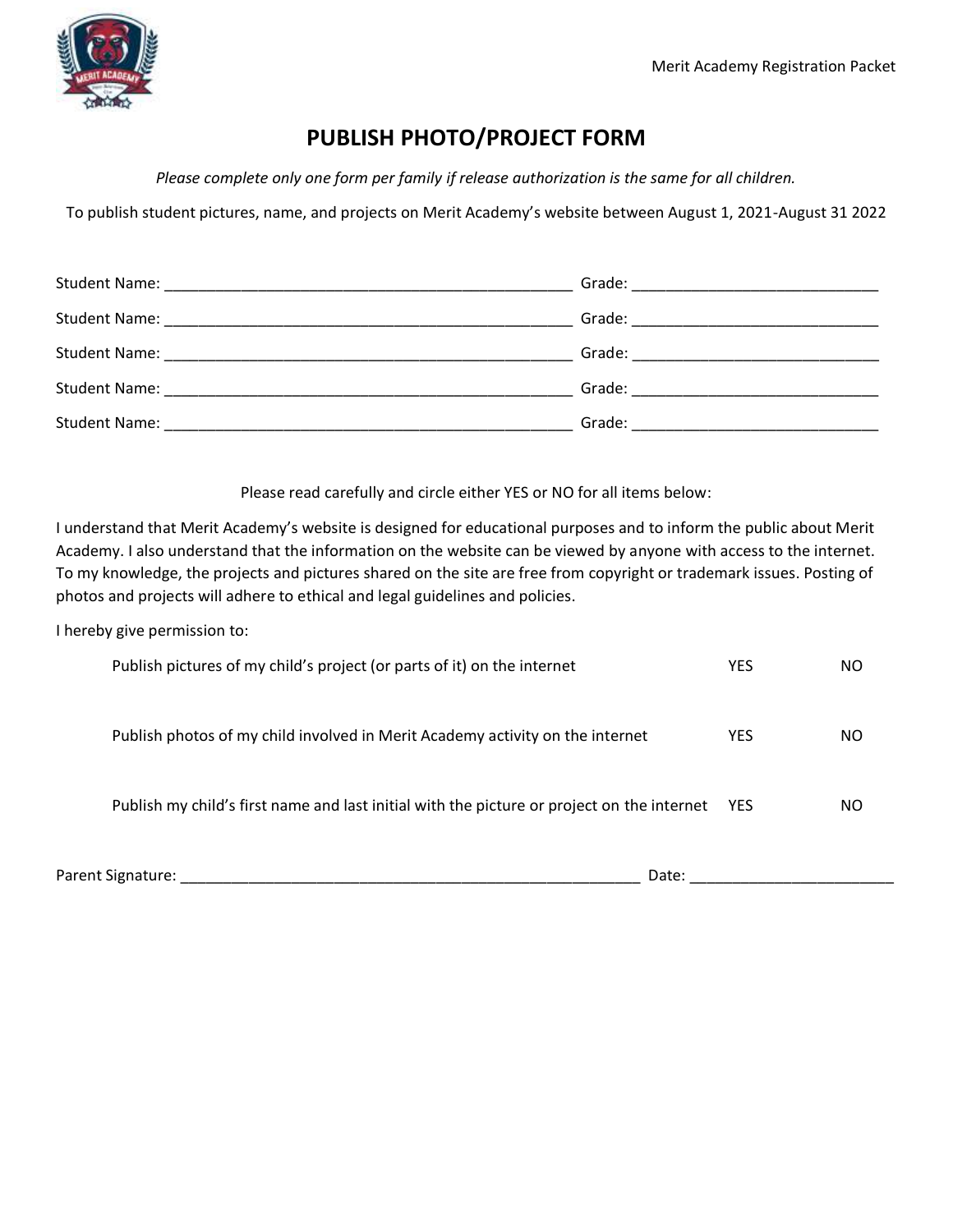

### **CODE OF HONOR**

*Please complete one Code of Honor Agreements form per family.*

Moral character is the cornerstone of our educational model. In order to properly reason and make the best decision, one must be able to discern what is good, beautiful, and true. Virtue requires a trained mind and a benevolent heart, uniting our ability to reason with our passions.

Our five virtues are the guiding principles used to foster character: valor, responsibility, perseverance, goodness, and friendship. Students, staff, parents, and volunteers are expected to conduct themselves honorably in word and deed, to live by the virtues, and to encourage others to do so.

**Valor**: *Valor is courage, strength, and bravery. It is the ability to stand for oneself and choose what is right and good, even when a different decision may lead to an easier path. I pledge to be courageous in choice and conduct, to display valor in pursuit of good, beauty, and truth.*

**Responsibility**: *Responsibility is a core tenet in a character of excellence. It guides students to take ownership of action and learning, to do what is difficult but right, even if the task is not theirs to complete. Responsibility links to deadlines, assignments, study, and civic mindedness. It prepares students for a world where selfdiscipline, accountability, and quality of work are not only expected, but required. I pledge to be responsible in conduct, academia, extra-curricular activities, relationships, and civic activity.*

**Perseverance**: *Perseverance encompasses grit, determination, and tenacity. It emboldens students to continue when it may be easier to quit or give in to unproductive habit. I pledge to practice perseverance in my goals, responsibilities, character, and choices for good, beauty, and truth.* 

**Goodness**: *Goodness is kindness, beauty, and generosity. It is an exercise of compassion and integrity, even*  when unobserved. It is an excellence of quality, not only of character but of expression, works, and decisions. I *pledge to pursue goodness and act accordingly to bring goodness to others.* 

**Friendship:** *Friendship is the active cultivation of meaningful, trusting, and joyful relationships. It is beyond being friendly. Friends support one another to engage in what is good and right. A friendship encourages people to hope the best for each other, to promote spirits, and to foster happy hearts. Nourishing friendships empower human beings to thrive, even during challenging or discouraging times. I pledge to not only be friendly, but to be a true friend as is described herein.*

Merit Academy students, staff, and volunteers strive to be virtuous in conduct, to cultivate scholarship, and to practice civic responsibility. Merit Academy students, staff, and volunteers will not lie, cheat, or steal, and will discourage others from such actions.

### **Please keep this Code of Honor for review and discussion throughout the student's school year.**

Parents and respective Merit Academy children/students: please sign and date the agreements on the following page.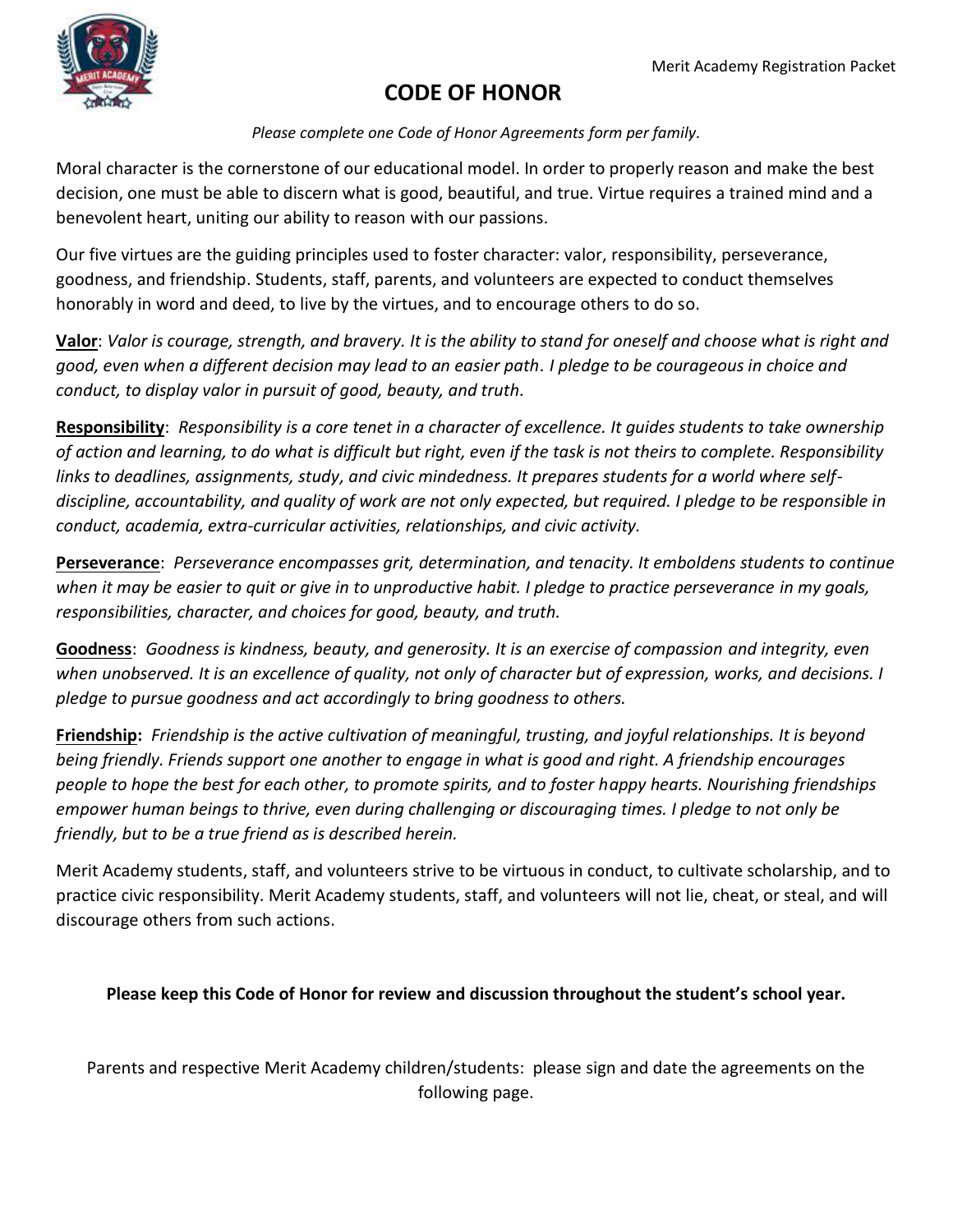

### **Code of Honor Agreements**

*Please complete one form per family.*

#### **Merit Academy Parent/Guardian Agreement 2021-2022**:

I have discussed the Merit Academy Code of Honor with my child/children, and he/she/they understand(s) what it means. I pledge to encourage my child/children to be virtuous in conduct, to cultivate his/her/their scholarship, and to foster his/her/their practice of civic responsibility. I will hold my child/children to the highest standards of integrity and will discourage him/her/them from lying, cheating, or stealing. I have also read the Parent/Student Handbook and commit to the policies, guidelines, and expectations therein.

Parent/Guardian Signature: \_\_\_\_\_\_\_\_\_\_\_\_\_\_\_\_\_\_\_\_\_\_\_\_\_\_\_\_\_\_\_\_\_\_\_\_\_\_\_\_\_\_\_\_ Date: \_\_\_\_\_\_\_\_\_\_\_\_\_\_\_\_\_\_\_\_\_\_

#### **Merit Academy Student Agreement 2021-2022:**

I understand the Merit Academy Code of Honor and have discussed it with my parent(s)/guardian(s). I pledge to be virtuous in conduct, to cultivate scholarship, and practice civic responsibility. I will not lie, cheat, or steal, and I will discourage others from doing so. I have also read the Parent/Student Handbook and commit to the policies, guidelines, and expectations therein.

| <b>Student Name:</b> | Student Signature | Grade: |
|----------------------|-------------------|--------|
| Student Name:        | Student Signature | Grade: |
| <b>Student Name:</b> | Student Signature | Grade: |
| <b>Student Name:</b> | Student Signature | Grade: |
| <b>Student Name:</b> | Student Signature | Grade: |